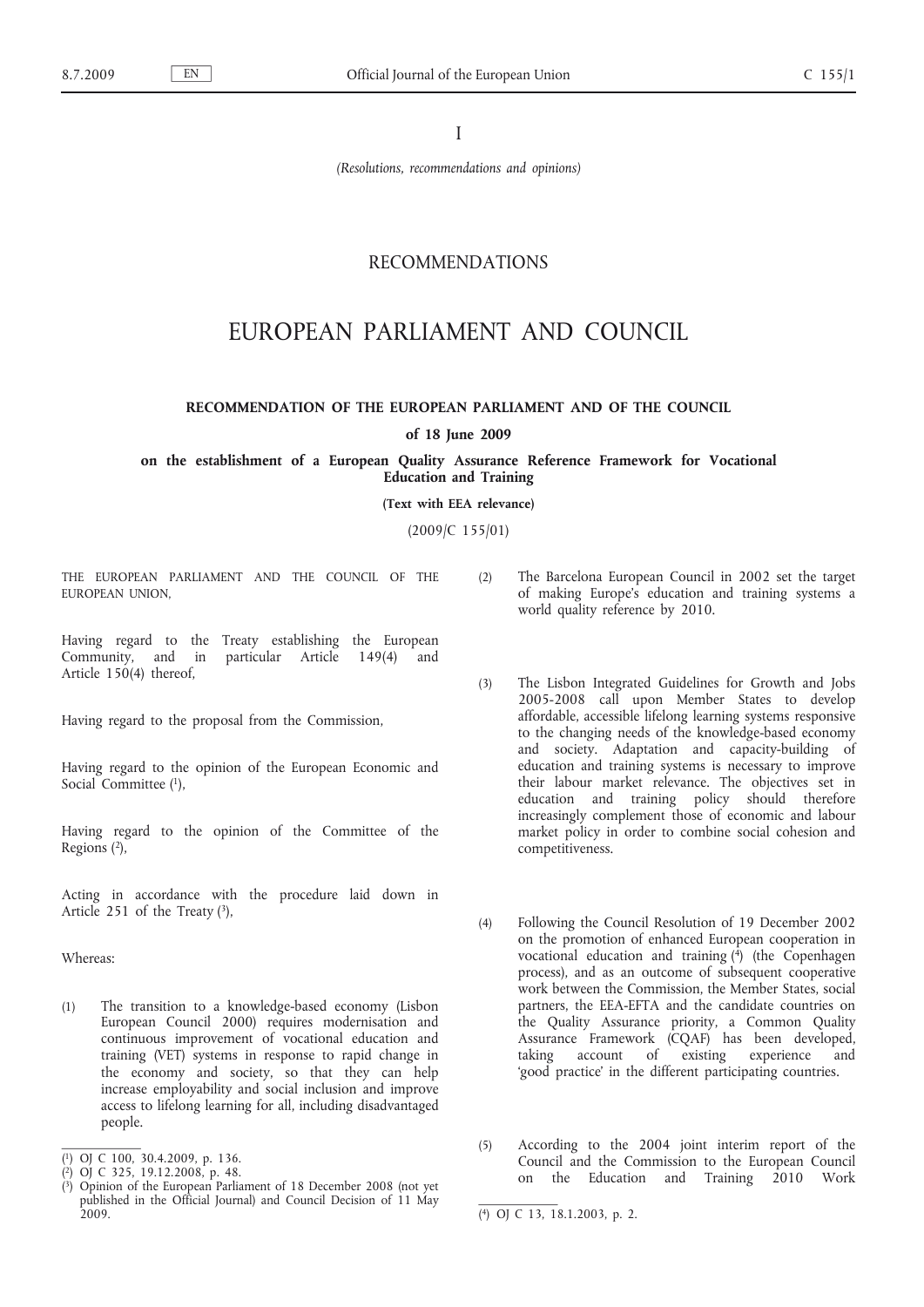Programme (1), the CQAF for the VET (as part of the follow-up to the Copenhagen Declaration) and the development of 'an agreed set of standards, procedures and guidelines on quality assurance' (2) (in conjunction with the Bologna process and as part of the work programme on the objectives of education and training systems) should be top priorities for Europe.

- (6) The Education Council in May 2004 (3) endorsed the CQAF approach and invited Member States and the Commission, within their respective competencies, to promote it on a voluntary basis, together with relevant stakeholders.
- (7) The European Network for Quality Assurance in Vocational Education and Training (4) provided a European platform that made possible appropriate follow-up to the Council Conclusions of 2004 and the Helsinki Communiqué, and facilitated sustainable cooperation between countries.
- (8) In 2006, the Helsinki Communiqué underlined the need to further develop and implement common European tools specifically aimed at VET, by drawing on the principles underlying a CQAF, as referred to in the May 2004 Council Conclusions on quality assurance in VET, in order to promote a culture of quality improvement and wider participation in the European Network for Quality Assurance in Vocational Education and Training.
- (9) This recommendation establishes a European Quality Assurance Reference Framework (the Framework) as a reference instrument to help Member States to promote and monitor continuous improvement of their VET systems based on common European references, which builds on and further develops the CQAF. The framework should contribute to quality improvement in VET and to increased transparency of, and consistency in, VET policy developments between Member States, thereby promoting mutual trust, mobility of workers and learners, and lifelong learning.
- (10) The framework should comprise a quality assurance and improvement cycle of planning, implementation, evaluation/assessment and review/revision of VET, supported by common quality criteria, indicative descriptors and indicators. The monitoring processes, including a

combination of internal and external evaluation mechanisms, have to be defined by Member States as appropriate in order to identify the strength of systems, processes and procedures and areas for improvement. The framework should include the use of measuring tools to provide evidence of effectiveness.

- (11) The framework should be applied at the VET-system, VET-provider and qualification-awarding levels. It provides a systemic approach to quality, covering and interrelating the relevant levels and actors. The framework should give strong emphasis to monitoring and improving quality by combining internal and external evaluation, review and processes for improvement, supported by measurement and qualitative analysis. The framework should be a basis for further development through cooperation at European, national, regional and local levels.
- (12) In providing for concrete means to support an evaluation and quality-improvement culture at all levels, this recommendation contributes to the use of evidence-based policy and practice, as a basis for more efficient and equitable policies, in accordance with the 2006 Conclusions of the Council and the representatives of the governments of the Member States on efficiency and equity in European education and training systems  $(5)$ .
- (13) This recommendation provides for a framework for the identification, support and exchange of best practices not only at national but also at local and regional levels in all relevant networks, including the European Quality Assurance Reference Framework network.
- (14) This recommendation takes into account the 'Common Principles for Quality Assurance in Education and Training' that are included in Annex III to the recommendation of the European Parliament and of the Council of 23 April 2008 on the establishment of the European Qualifications Framework for lifelong learning  $\binom{6}{1}$  (EQF). The Framework should therefore support the implementation of the EQF, in particular the quality of the certification of learning outcomes. It should also support the implementation of other European instruments, such as the European Credit System for VET, and the Common European Principles for the identification and validation of non-formal and informal learning.
- (15) Given its non-binding nature, this recommendation conforms to the principle of subsidiarity referred to in Article 5 of the Treaty insofar as its objective is to support and supplement Member States<sup>'</sup> action by facilitating further cooperation between them to increase

<sup>(</sup> 1) OJ C 104, 30.4.2004, p. 1.

<sup>(</sup> 2) 'Realising the European Higher Education Area': Communiqué from the Conference of Ministers responsible for higher education, Berlin, 19 September 2003.

<sup>(</sup> 3) Council Conclusions on Quality Assurance in Vocational Education and Training, 28 May 2004.

<sup>(</sup> The European Network for Quality Assurance in VET was established in October 2005 by the Commission following the favourable opinion of the Advisory Committee for Vocational Training. Its members have been designated by Member States, candidate countries, EFTA-EEA countries and the European Social Partners′ organisations, in accordance with an explicit procedure.

<sup>(</sup> 5) OJ C 298, 8.12.2006, p. 3.

<sup>(</sup> 6) OJ C 111, 6.5.2008, p. 1.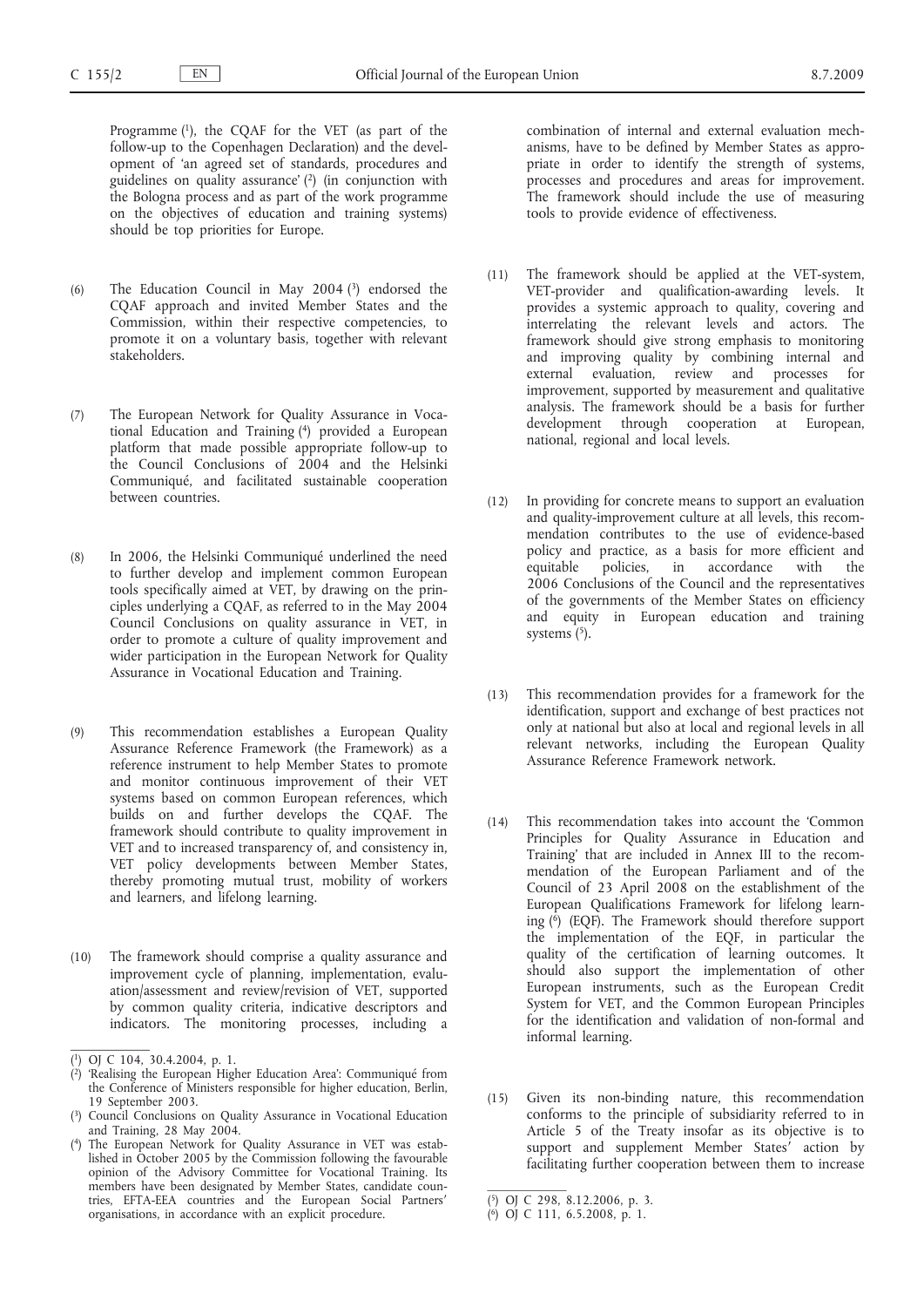transparency of VET and to promote mobility and lifelong learning. It should be implemented in accordance with national legislation and practice. This recommendation conforms to the principle of proportionality referred to in that article because it does not replace or define national quality assurance systems. The Framework does not prescribe a particular quality assurance system or approach, but provides common principles, quality criteria, indicative descriptors and indicators that may help in assessing and improving existing systems and provision of VET.

- (16) The reference indicators proposed in Annex II are intended to support the evaluation and quality improvement of VET systems and/or providers in accordance with national legislation and practice, and to serve as a 'toolbox' from which the various users may choose the indicators they consider most relevant to the requirements of their particular quality assurance system. In terms of their nature and purpose, they should be distinguished from the indicators and benchmarks referred to in the Council conclusions of 25 May 2007 on a coherent framework of indicators and benchmarks for monitoring progress towards the Lisbon objectives in education and training (1).
- (17) The framework, if used and further developed by the Member States, could help them to further improve and develop their VET systems, support lifelong learning strategies, further European labour market integration and the implementation of the EQF and promote a culture of quality improvement at all levels, while respecting the rich diversity of national education systems.
- (18) This recommendation should contribute to modernising education and training systems, improving the effectiveness of training by seeking to ensure that people do not leave without qualifications, improving the interrelationship of education, training and employment, building bridges between formal, non-formal and informal learning and expanding the awarding of qualifications on the basis of experience acquired,

#### HEREBY RECOMMEND THAT MEMBER STATES:

1. use and further develop the European Quality Assurance Reference Framework (the Framework), quality criteria, indicative descriptors and reference indicators as set out and further described in Annexes I and II, to further improve and develop their VET systems, support lifelong learning strategies and the implementation of the EQF and

of the European Quality Charter for Mobility, and promote a culture of quality improvement and innovation at all levels. Extra emphasis should be placed on the transition from VET to higher education;

- 2. each devise, not later than 18 June 2011, an approach aimed at improving quality assurance systems at national level, where appropriate, and making best use of the framework, involving the social partners, regional and local authorities, and all other relevant stakeholders in accordance with national legislation and practice;
- 3. participate actively in the European Quality Assurance Reference Framework network (the framework network) as a basis for further development of common principles, reference criteria and indicators, guidelines and tools for quality improvement in VET at national, regional and local levels, as appropriate;
- 4. establish, where this does not already exist, a Quality Assurance National Reference Point for VET that is linked to the particular structures and requirements of each Member State and that, in accordance with national practice, brings together existing relevant bodies and involves the social partners and all stakeholders concerned at national and regional levels, in order to ensure the followup of initiatives. The reference points should:
	- keep a wide range of stakeholders informed about the activities of the framework network,
	- provide active support for the implementation of the work programme of the framework network,
	- take concrete initiatives to promote further development of the framework in the national context,
	- support self-evaluation as a complementary and effective means of quality assurance which allows the measurement of success and the identification of areas for improvement in respect of the implementation of the work programme of the framework network,
	- ensure that information is disseminated to stakeholders effectively;
- 5. undertake a review of the implementation process every four years — such review to be incorporated into every second national progress report drawn up within the context of the future strategic framework for European cooperation in education and training — on the basis of reference criteria to be defined under the framework network in cooperation with the Commission and the Member States.

<sup>(</sup> 1) OJ C 311, 21.12.2007, p. 13.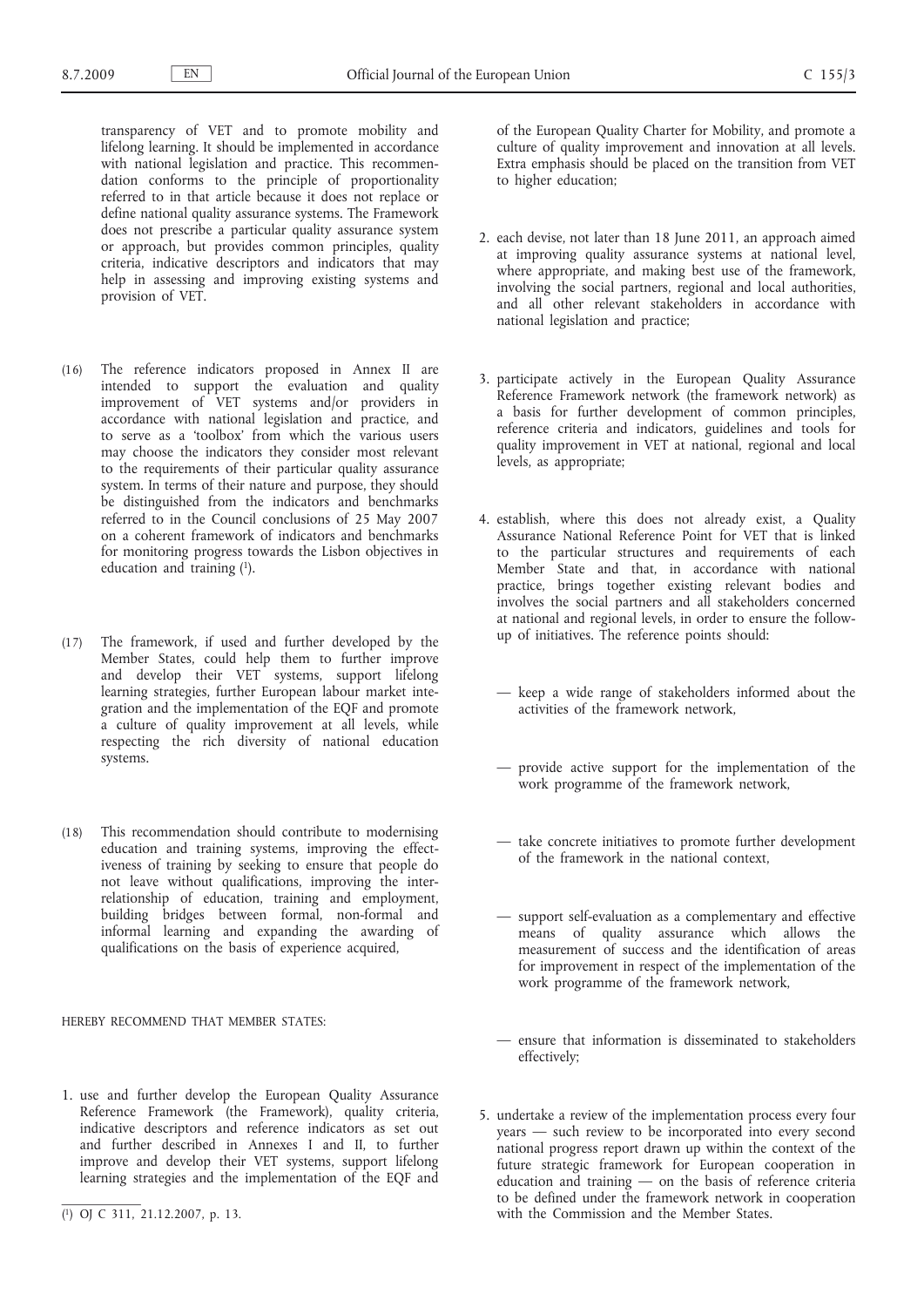ENDORSE THE COMMISSION'S INTENTION TO:

- 1. support Member States in carrying out the above tasks, in particular by facilitating cooperation and mutual learning, testing and developing guidance material, and providing information on quality developments in VET across Member States;
- 2. promote and participate together with the Member States in the framework network, contributing to policy development in this area through concrete proposals and initiatives, as appropriate;
- 3. ensure follow-up to the implementation of this recommendation by presenting a report every four years to the European Parliament and the Council on the experience gained and implications for the future, including, if

necessary, a review of this recommendation conducted in cooperation with the Member States and involving the various stakeholders;

4. undertake, on the basis of that report and in cooperation with the Member States, an evaluation of the implementation of this recommendation and, if necessary, its revision.

Done at Brussels, 18 June 2009.

*For the European Parliament The President* H.-G. PÖTTERING

*For the Council The President* Štefan FÜLE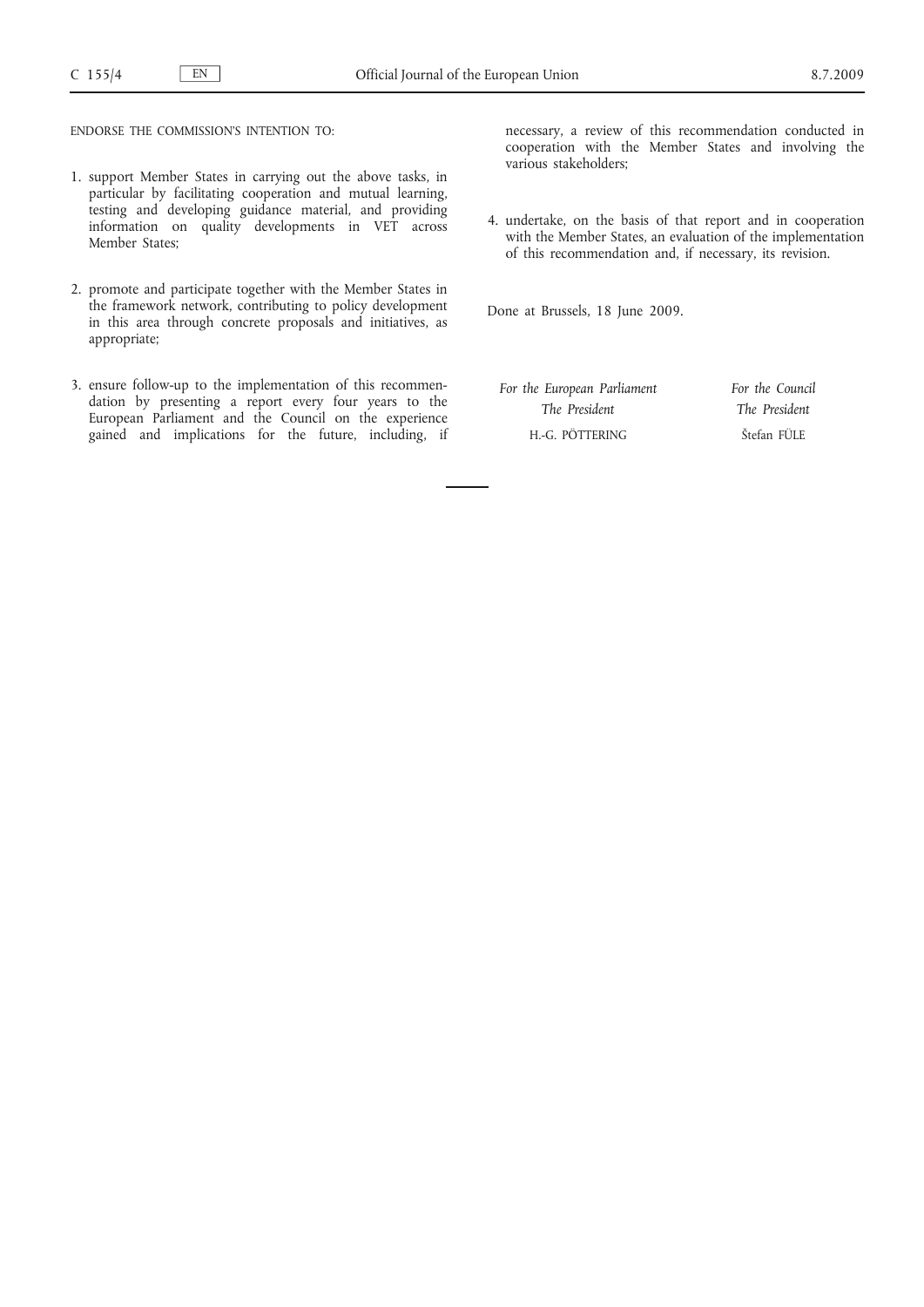#### **INTRODUCTION TO THE ANNEXES**

This recommendation establishes a European quality assurance reference framework ('the framework') which comprises a quality assurance and improvement cycle (planning, implementation, evaluation/ assessment and review/revision) based on a selection of quality criteria, descriptors and indicators applicable to quality management at both VET-system and VET-provider levels. The aim is not to introduce new standards, but to support Member States' efforts, whilst preserving the diversity of their approaches.

The Framework should be regarded rather as a 'toolbox', from which the various users may choose those descriptors and indicators that they consider most relevant to the requirements of their particular quality assurance system.

The proposed descriptors (Annex I) and indicators (Annex II) are provided as guidance only and may be selected and applied by users of the Framework in accordance with all or part of their requirements and existing settings.

They may be applied to initial vocational training (IVT) and/or continuous vocational training (CVT), depending on the relevant individual characteristics of each Member State's VET system and the type of VET providers.

They are to be used on a purely voluntary basis, taking account of their potential added value and in accordance with national legislation and practice. They should be considered neither as benchmarks, nor as a means of reporting on, or drawing comparisons between, the quality and efficiency of different national systems. The responsibility for monitoring the quality of these systems remains entirely with the Member States.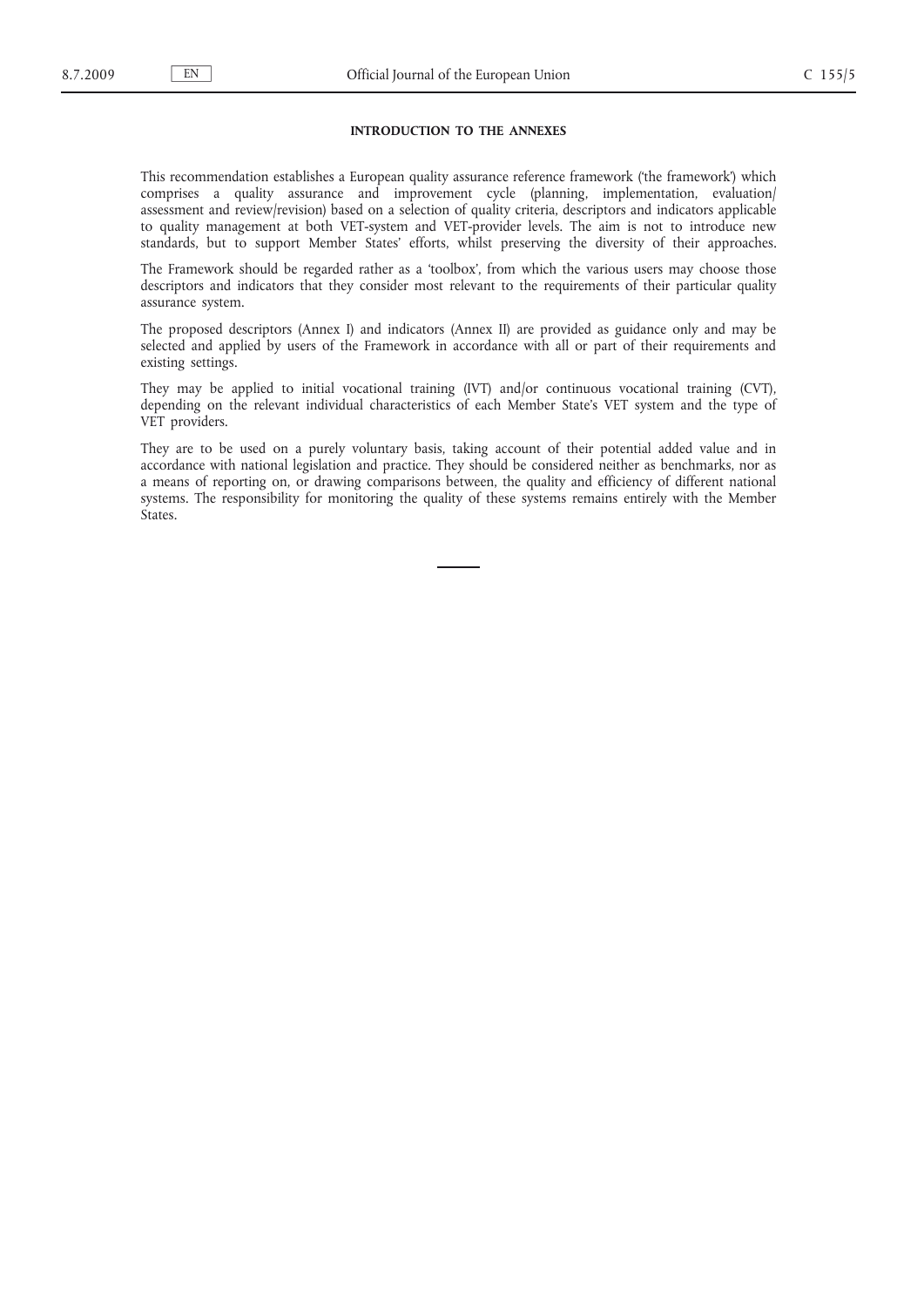# *ANNEX I*

#### **THE EUROPEAN QUALITY ASSURANCE REFERENCE FRAMEWORK: QUALITY CRITERIA AND INDICATIVE DESCRIPTORS** (1)

This annex proposes common quality criteria and indicative descriptors to support Member States, as they deem appropriate, when implementing the Framework (2).

| Quality Criteria                                                                                                                                                  | Indicative descriptors at VET-system level                                                                                                                                                                     | Indicative descriptors at VET-provider level                                                                                                                                                      |
|-------------------------------------------------------------------------------------------------------------------------------------------------------------------|----------------------------------------------------------------------------------------------------------------------------------------------------------------------------------------------------------------|---------------------------------------------------------------------------------------------------------------------------------------------------------------------------------------------------|
| reflects<br>Planning<br>a<br>strategic vision shared<br>by the relevant stake-<br>holders<br>and includes<br>explicit goals/objectives,<br>actions and indicators | Goals/objectives of VET are described for<br>the medium and long terms, and linked to<br>European goals                                                                                                        | European, national and regional VET policy<br>goals/objectives are reflected in the local<br>targets set by the VET providers                                                                     |
|                                                                                                                                                                   | The relevant stakeholders participate in<br>setting VET goals and objectives at the<br>different levels                                                                                                        | Explicit goals/objectives and targets are set and<br>monitored                                                                                                                                    |
|                                                                                                                                                                   | Targets are established and monitored<br>through specific indicators (success criteria)                                                                                                                        | Ongoing consultation with relevant stake-<br>holders takes place to identify specific local/<br>individual needs                                                                                  |
|                                                                                                                                                                   | Mechanisms and procedures have been<br>established to identify training needs                                                                                                                                  | Responsibilities in quality management and<br>development have been explicitly allocated                                                                                                          |
|                                                                                                                                                                   | An information policy has been devised to<br>ensure optimum disclosure of quality<br>results/outcomes subject to national/<br>regional data protection requirements                                            | There is an early involvement of staff in<br>planning, including with regard to quality<br>development                                                                                            |
|                                                                                                                                                                   | Standards and guidelines for recognition,<br>validation and certification of competences<br>of individuals have been defined                                                                                   | Providers plan cooperative initiatives with<br>other VET providers                                                                                                                                |
|                                                                                                                                                                   |                                                                                                                                                                                                                | The relevant stakeholders participate in the<br>process of analysing local needs                                                                                                                  |
|                                                                                                                                                                   |                                                                                                                                                                                                                | VET providers have an explicit and transparent<br>quality assurance system in place                                                                                                               |
| Implementation<br>plans<br>are devised in consul-<br>tation with stakeholders<br>and include explicit prin-<br>ciples                                             | Implementation plans are established in<br>cooperation with social partners, VET<br>providers and other relevant stakeholders<br>at the different levels                                                       | Resources are appropriately internally aligned<br>assigned with a view to achieving the targets<br>set in the implementation plans                                                                |
|                                                                                                                                                                   | Implementation plans include consideration<br>of the resources required, the capacity of the<br>users and the tools and guidelines needed                                                                      | Relevant and inclusive partnerships are<br>explicitly supported to implement the actions<br>planned                                                                                               |
|                                                                                                                                                                   | for support<br>Guidelines and standards have been devised<br>for implementation at different levels                                                                                                            | The strategic plan for staff competence devel-<br>opment specifies the need for training for<br>teachers and trainers                                                                             |
|                                                                                                                                                                   | Implementation plans include specific<br>support towards the training of teachers<br>and trainers                                                                                                              | Staff undertake regular training and develop<br>cooperation with relevant external stake-<br>holders to support capacity building and<br>quality improvement, and<br>enhance<br>to<br>performance |
|                                                                                                                                                                   | VET providers' responsibilities in the imple-<br>mentation process are explicitly described<br>and made transparent                                                                                            |                                                                                                                                                                                                   |
|                                                                                                                                                                   | A national and/or regional quality assurance<br>framework has been devised and includes<br>guidelines and quality standards at VET-<br>provider level to promote continuous<br>improvement and self-regulation |                                                                                                                                                                                                   |

<sup>(1)</sup> For the purposes of this recommendation, definitions which apply are based on Cedefop's Glossary on Quality in Training (working paper, November 2003).<br>(2) A further set of selected quality indicators is detailed in An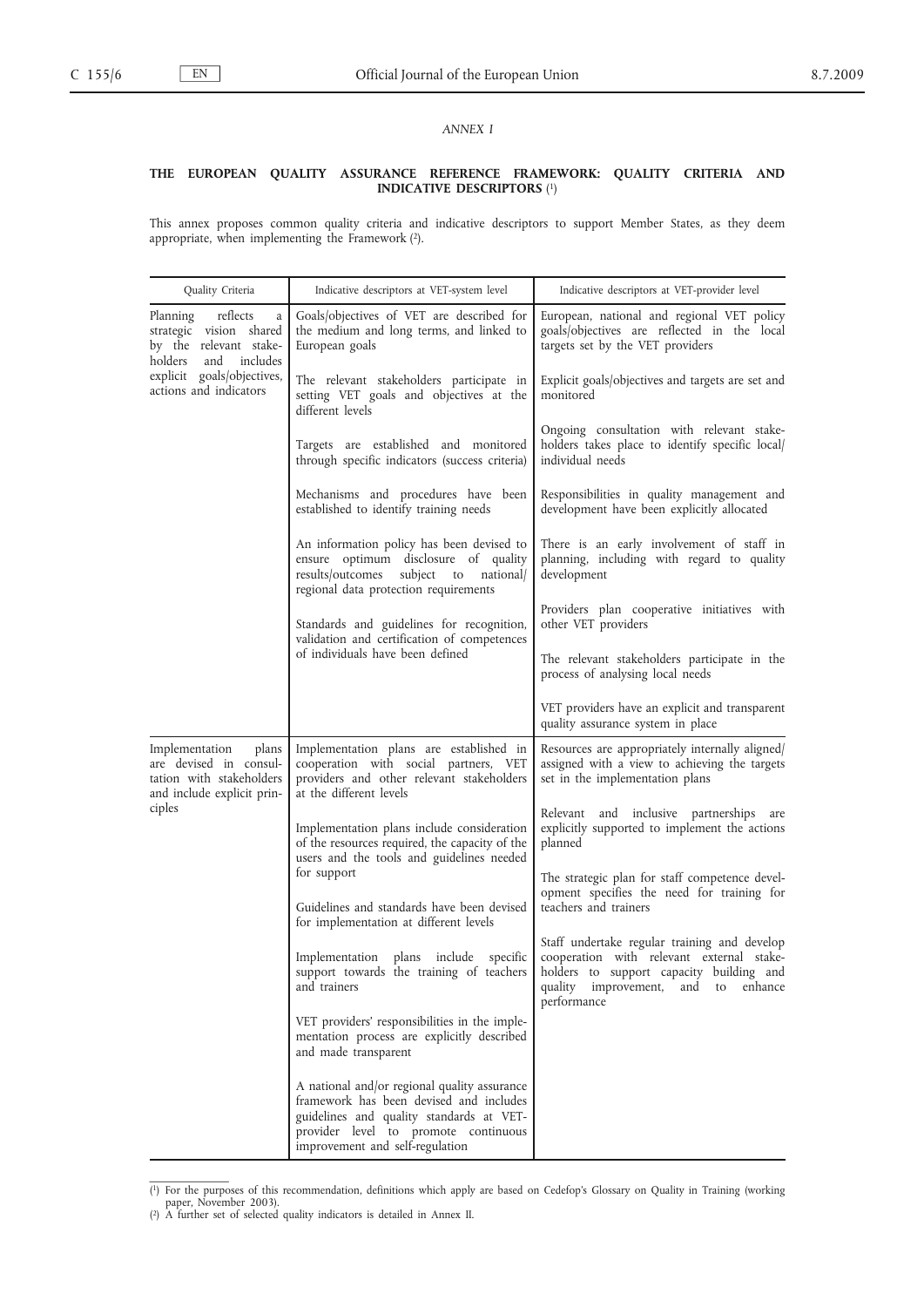| Quality Criteria                                                                                       | Indicative descriptors at VET-system level                                                                                                                                                                                                         | Indicative descriptors at VET-provider level                                                                                                                                            |  |
|--------------------------------------------------------------------------------------------------------|----------------------------------------------------------------------------------------------------------------------------------------------------------------------------------------------------------------------------------------------------|-----------------------------------------------------------------------------------------------------------------------------------------------------------------------------------------|--|
| Evaluation of outcomes<br>and processes is regularly<br>carried out and<br>supported by<br>measurement | A methodology for evaluation has been<br>devised, covering internal and external<br>evaluation                                                                                                                                                     | Self-assessment/self-evaluation is periodically<br>carried out under national and regional regu-<br>lations/frameworks or at the initiative of VET<br>providers                         |  |
|                                                                                                        | Stakeholder involvement in the monitoring<br>and evaluation process is agreed and clearly<br>described                                                                                                                                             | Evaluation and review covers processes and<br>results/outcomes of education including the<br>assessment of learner satisfaction as well as                                              |  |
|                                                                                                        | national/regional<br>The<br>standards<br>and<br>processes for improving and assuring                                                                                                                                                               | staff performance and satisfaction                                                                                                                                                      |  |
|                                                                                                        | quality are relevant and proportionate to<br>the needs of the sector                                                                                                                                                                               | Evaluation and review includes adequate and<br>effective mechanisms to involve internal and<br>external stakeholders                                                                    |  |
|                                                                                                        | Systems are subject to self-evaluation,<br>internal and external review, as appropriate                                                                                                                                                            | Early warning systems are implemented                                                                                                                                                   |  |
|                                                                                                        | Early warning systems are implemented                                                                                                                                                                                                              |                                                                                                                                                                                         |  |
|                                                                                                        | Performance indicators are applied                                                                                                                                                                                                                 |                                                                                                                                                                                         |  |
|                                                                                                        | Relevant, regular and coherent data<br>collection takes place, in order to measure<br>success and identify areas for improvement.<br>Appropriate data collection methodologies<br>have been devised, e.g. questionnaires and<br>indicators/metrics |                                                                                                                                                                                         |  |
| Review                                                                                                 | Procedures, mechanisms and instruments<br>for undertaking reviews are defined at all<br>levels                                                                                                                                                     | Learners' feedback is gathered on their indi-<br>vidual learning experience and on the<br>learning and teaching environment. Together<br>with teachers' feedback this is used to inform |  |
|                                                                                                        | Processes are regularly reviewed and action<br>plans for change devised. Systems are<br>adjusted accordingly                                                                                                                                       | further actions<br>Information on the outcomes of the review is<br>widely and publicly available                                                                                        |  |
|                                                                                                        | Information on the outcomes of evaluation<br>is made publicly available                                                                                                                                                                            | Procedures on feedback and review are part of<br>a strategic learning process in the organisation                                                                                       |  |
|                                                                                                        |                                                                                                                                                                                                                                                    | Results/outcomes of the evaluation process are<br>discussed with relevant stakeholders and<br>appropriate action plans are put in place                                                 |  |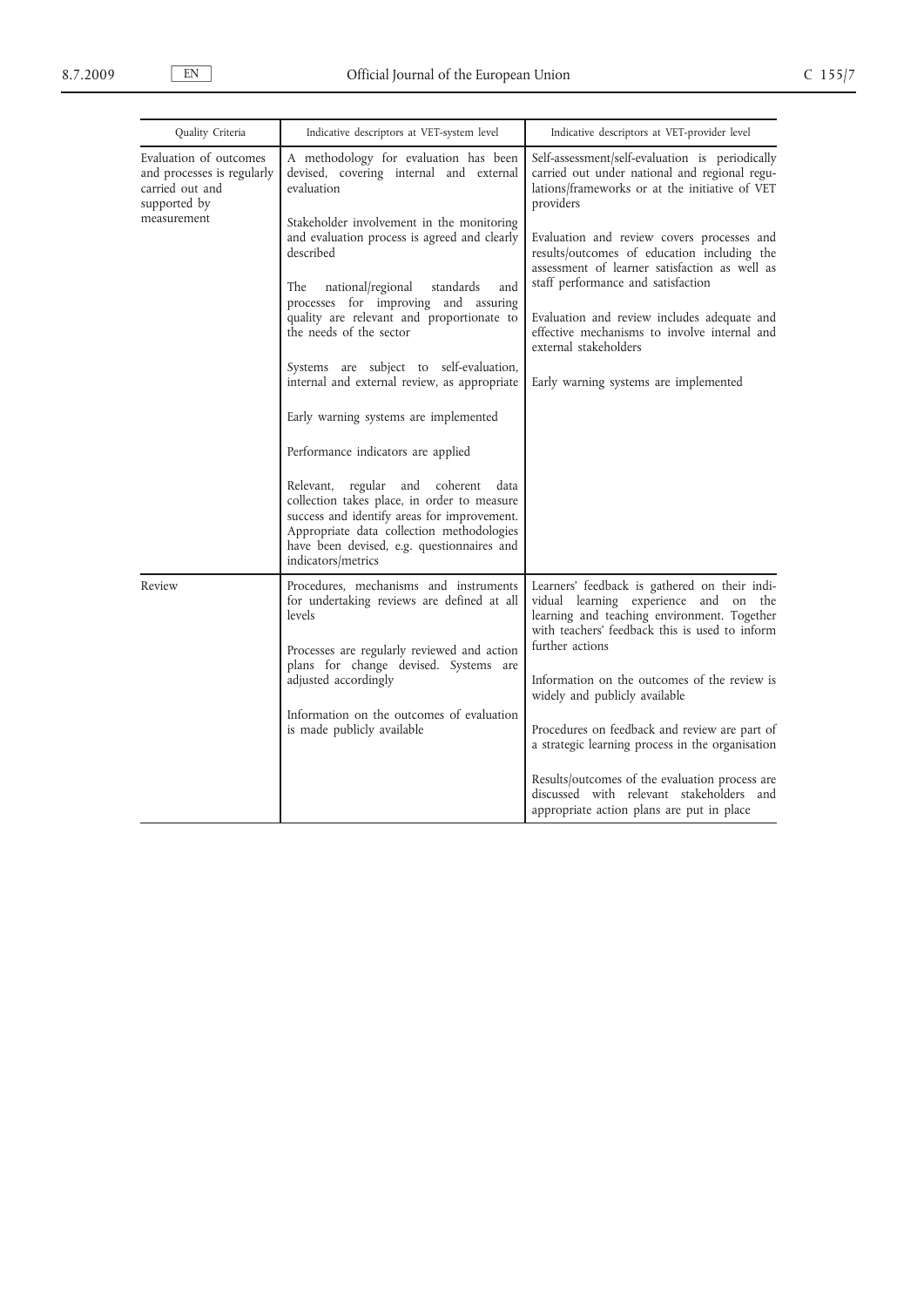# *ANNEX II*

#### **A REFERENCE SET OF SELECTED QUALITY INDICATORS FOR ASSESSING QUALITY IN VET**

This Annex proposes a comprehensive set of selected quality indicators which can be used to support the evaluation and quality improvement of VET systems and/or VET providers. The set of indicators will be further developed through European cooperation on a bilateral and/or multilateral basis, building on European data and national registers.

In terms of their nature and purpose, they should be distinguished from the indicators and benchmarks referred to in the Council conclusions of 25 May 2007 on a coherent framework of indicators and benchmarks for monitoring progress towards the Lisbon objectives in education and training.

Furthermore, the table of indicators does not include aggregated indicators at national level in cases where these do not exist or are difficult to obtain. The aggregation of such indicators at national level can be carried out at a later stage on the basis of a joint agreement between the Member States, the Commission and the European Quality Assurance Reference Framework network.

| Indicator                                                                                                                                                                                                                      | Type of Indicator                                         | Purpose of the Policy                                                                                                                                                                                                                                               |  |  |
|--------------------------------------------------------------------------------------------------------------------------------------------------------------------------------------------------------------------------------|-----------------------------------------------------------|---------------------------------------------------------------------------------------------------------------------------------------------------------------------------------------------------------------------------------------------------------------------|--|--|
| Overarching Indicators for Quality Assurance                                                                                                                                                                                   |                                                           |                                                                                                                                                                                                                                                                     |  |  |
| No 1<br>Relevance of quality assurance systems for VET<br>providers:<br>(a) share of VET providers applying internal<br>quality assurance systems defined by law/at<br>own initiative<br>(b) share of accredited VET providers | Context/Input indicator                                   | Promote a quality improvement<br>culture at VET-provider level<br>Increase the transparency of quality<br>of training<br>Improve mutual trust on training<br>provision                                                                                              |  |  |
| No 2<br>Investment in training of teachers and trainers:<br>(a) share of teachers and trainers participating<br>in further training<br>(b) amount of funds invested                                                            | Input/Process indicator                                   | Promote ownership of teachers and<br>trainers in the process of quality<br>development in VET<br>Improve the responsiveness of VET<br>to changing demands of labour<br>market<br>Increase individual learning capacity<br>building<br>Improve learners' achievement |  |  |
|                                                                                                                                                                                                                                | Indicators supporting quality objectives for VET policies |                                                                                                                                                                                                                                                                     |  |  |
| No <sub>3</sub><br>Participation rate in VET programmes:<br>Number of participants in VET programmes (1),<br>according to the type of programme and the<br>individual criteria (2)                                             | Input/Process/Output indicator                            | Obtain basic information at VET-<br>system and VET-provider levels on<br>the attractiveness of VET<br>Target support to increase access to<br>VET, including for disadvantaged<br>groups                                                                            |  |  |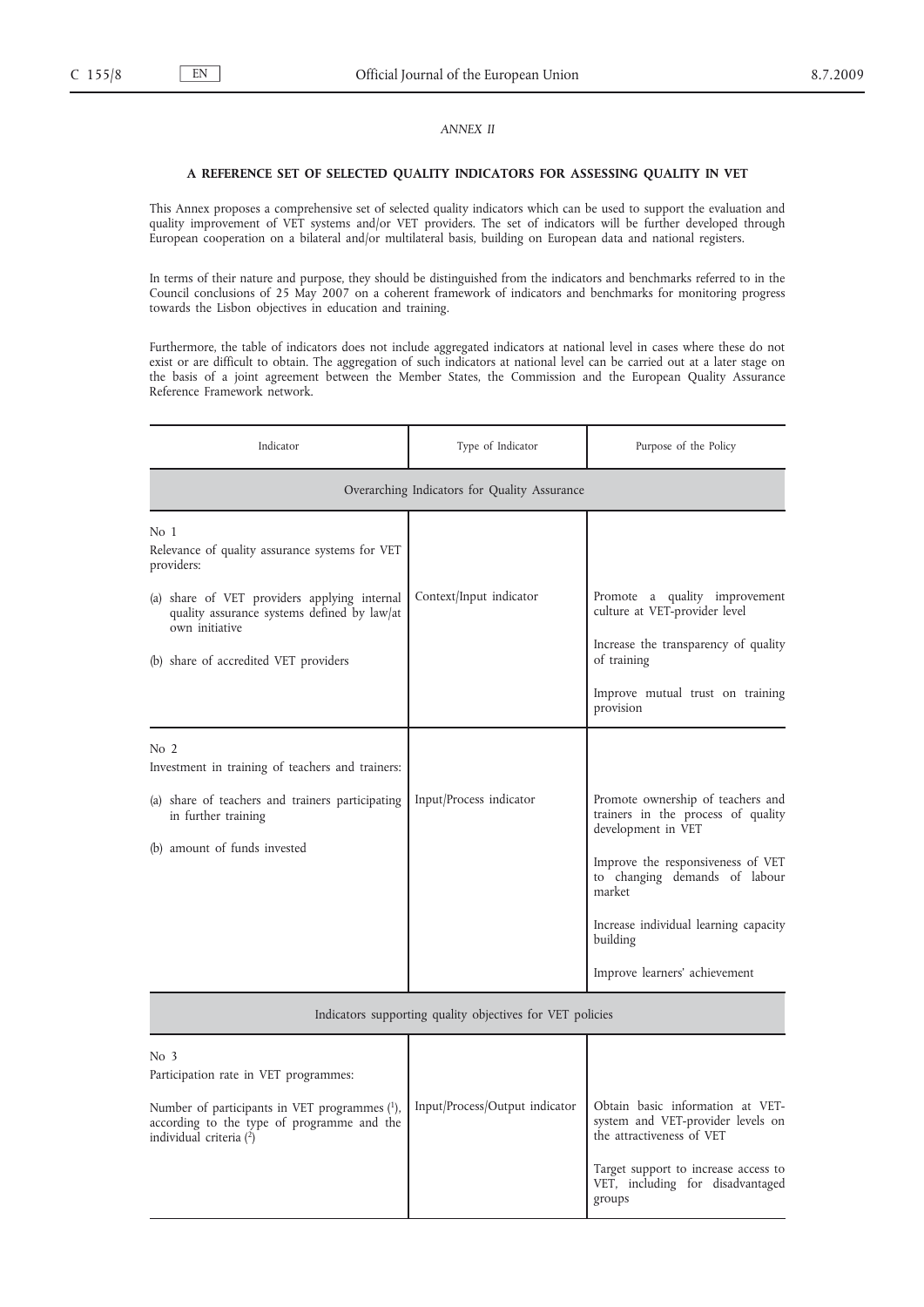| Indicator                                                                                                                                                                                                                                                                                                                                                                                  | Type of Indicator                                                  | Purpose of the Policy                                                                                                                                                                                                                                                                                                                        |
|--------------------------------------------------------------------------------------------------------------------------------------------------------------------------------------------------------------------------------------------------------------------------------------------------------------------------------------------------------------------------------------------|--------------------------------------------------------------------|----------------------------------------------------------------------------------------------------------------------------------------------------------------------------------------------------------------------------------------------------------------------------------------------------------------------------------------------|
| No <sub>4</sub><br>Completion rate in VET programmes:<br>Number of persons<br>successfully<br>having<br>completed/abandoned<br><b>VET</b><br>programmes,<br>according to the type of programme and the<br>individual criteria                                                                                                                                                              | Process/Output/Outcome<br>indicator                                | Obtain<br>basic<br>information<br>on<br>educational achievements and the<br>quality of training processes<br>Calculate drop-out rates compared<br>to participation rate<br>Support successful completion as<br>one of the main objectives for<br>quality in VET<br>Support adapted training provision,<br>including for disadvantaged groups |
| No 5<br>Placement rate in VET programmes:<br>(a) destination of VET learners at a designated<br>point in time after completion of training,<br>according to the type of programme and<br>the individual criteria (3)<br>(b) share of employed learners at a designated<br>point in time after completion of training,<br>according to the type of programme and<br>the individual criteria | Outcome indicator                                                  | Support employability<br>Improve responsiveness of VET to<br>the changing demands in the<br>labour market<br>Support adapted training provision,<br>including for disadvantaged groups                                                                                                                                                       |
| No $6$<br>Utilisation of acquired skills at the workplace:<br>(a) information on occupation obtained by<br>individuals after completion of training,<br>according to type of training and individual<br>criteria<br>(b) satisfaction rate<br>individuals<br>of<br>and<br>employers with acquired skills/competences                                                                        | Outcome indicator<br>(mix of qualitative and<br>quantitative data) | Increase employability<br>Improve responsiveness of VET to<br>changing demands in the labour<br>market<br>Support adapted training provision,<br>including for disadvantaged groups                                                                                                                                                          |
|                                                                                                                                                                                                                                                                                                                                                                                            | Context information                                                |                                                                                                                                                                                                                                                                                                                                              |
| No 7<br>Unemployment rate $(4)$ according to individual<br>criteria                                                                                                                                                                                                                                                                                                                        | Context indicator                                                  | Background information for policy<br>decision-making at VET-system level                                                                                                                                                                                                                                                                     |
| No 8<br>Prevalence of vulnerable groups:<br>(a) percentage of participants in VET classified<br>as disadvantaged groups (in a defined region<br>or catchment area) according to age and<br>gender<br>(b) success rate of disadvantaged<br>groups<br>according to age and gender                                                                                                            | Context indicator                                                  | Background information for policy<br>decision-making at VET-system level<br><b>VET</b><br>for<br>Support<br>access<br>to<br>disadvantaged groups<br>Support adapted training provision<br>for disadvantaged groups                                                                                                                           |